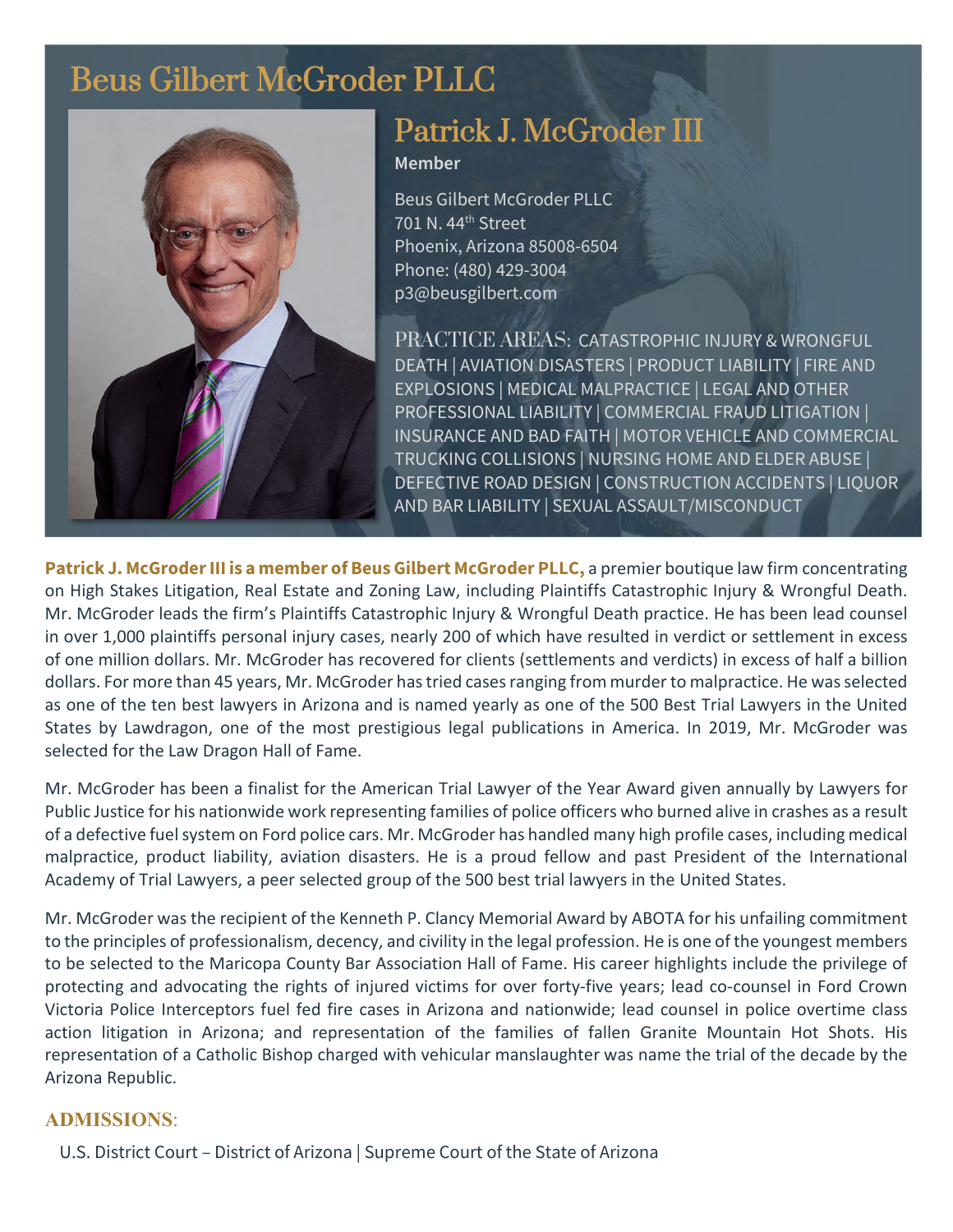#### **EDUCATION**:

St. Joseph's Collegiate Institute Preparatory School

University of Notre Dame - B.A.

University of Arizona College of Law - J.D.

## **REPRESENTATIVE MATTERS**

Representation of victims of Channel 3/15 mid-air helicopter crash over downtown Phoenix which resulted in four fatalities

Representation of victims of Flagstaff Medical Center mid-air crash of two Air Evac helicopters which resulted in seven fatalities

Representation of victims of the Superstition Mountain aviation crash

Co-lead counsel in representation of victims of the Telluride ski bus crash

Representation of the Granite Mountain Hot Shot families whose loved ones tragically perished during the 2013 Yarnell wildfire resulting in compensation and lifetime benefits for their families and prompting new safety procedures for battling fires

Representation in landmark cases against Ford Motor Company involving police interceptor vehicles which burst into flames upon rear impact during car crashes

Representation of victims of the Route 91 Las Vegas Shooting cases

# **PROFESSIONAL DISTINCTIONS**

Arizona State Bar Foundation Walter E. Craig Distinguished Service Award for service to the community

Best Lawyers of America Plaintiff Lawyer of the Year in Arizona 2009, 2015, 2019

Arizona Association of Defense Counsel 2017 Distinguished Service Award for Plaintiffs Counsel for Lifetime Achievement

Inducted into the Maricopa County Bar Association Hall of Fame

Selected by Law Dragon as one of 500 Best Lawyers in the United States (since 2007) and chosen for the Law Dragon National Hall of Fame (2019)

Selected as one of 100 Best Trial Lawyers in America

Voted as "One of Arizona's Top Ten Lawyers" by Arizona Business Journal

Selected as "One of the Top 50 Southwest Super Lawyers" 2007-2020

Appears yearly in Woodward/White "Best Lawyers in America"

Martindale Hubbell – Bar Register of Preeminent Lawyers in America

Finalist-Trial Lawyers for Public Justice "Trial Lawyer of the Year"

ABOTA's Recipient of the Kenneth P. Clancy Professionalism Award

State Bar of Arizona Recipient of the "President's Award"

Honorary Bencher of the Honorable Society of King's Inns Dublin, Ireland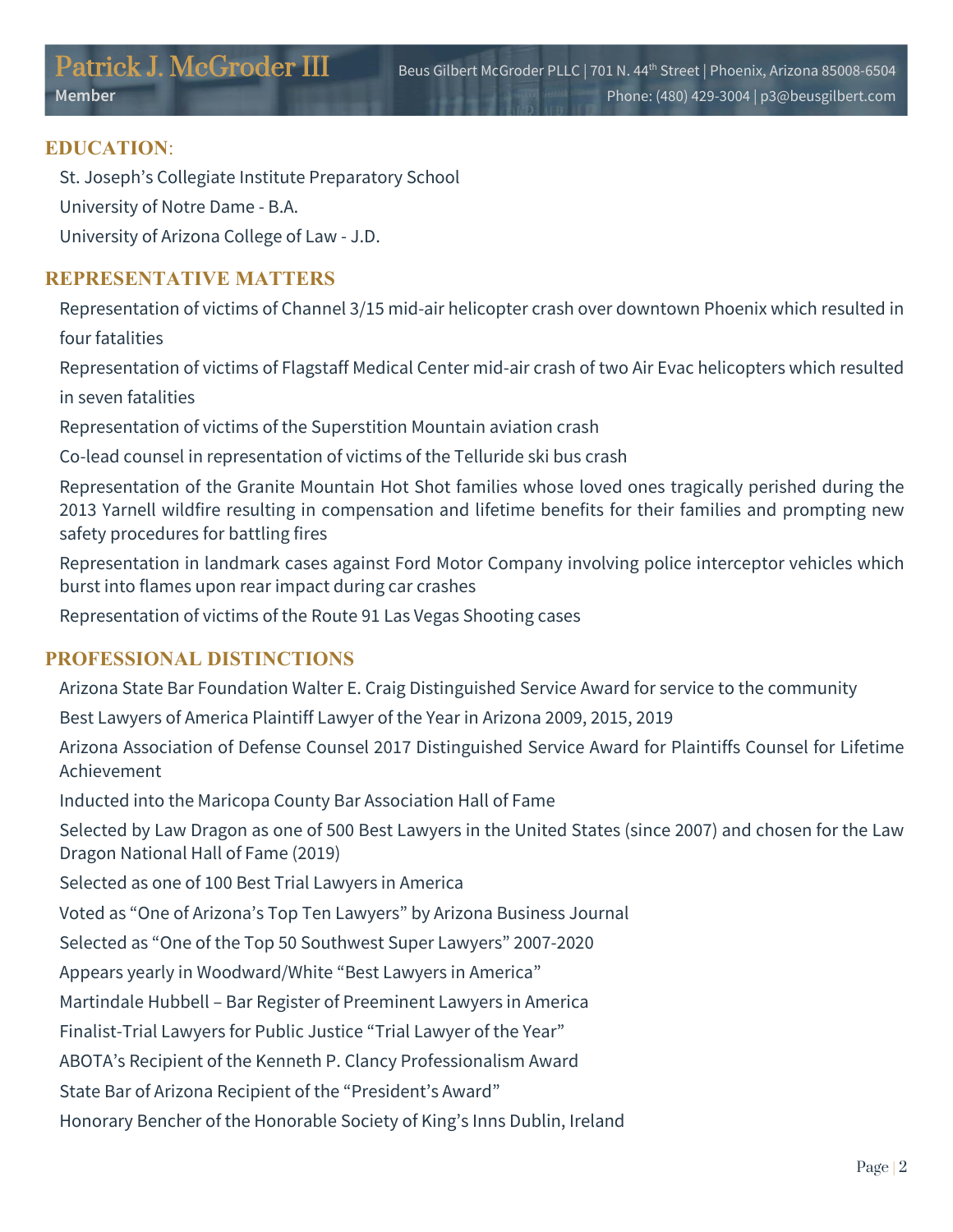# **MEMBERSHIPS & ACTIVITIES**

Fellow of The International Academy of Trial Lawyers, Past President, Board of Directors, & Chair of the Ireland Program Fellow of the American College of Trial Lawyers Arizona State Committee Fellow of the International Society of Barristers Member of the American Board of Trial Advocates Member of American Association for Justice Sustaining Member, M Club, Advocate, Stalwart Member of the Arizona Trial Lawyers Association, Life Member, Board of Directors State Bar of Arizona Maricopa County Bar Association

### **PUBLIC APPOINTMENTS**

Member, Maricopa County Commission on Trial Court Appointments Board Member-Critical Incident Review Board for Arizona Department of Public Safety Arizona State Boxing Commission, Member 1998 – 2003; Chairman, 2000 – 2001

## **EDUCATIONAL APPOINTMENTS**

Xavier College Preparatory, Board of Trustees, Chair of Development Committee University of Arizona James E. Rogers College of Law, Board of Visitors 2000-Present, Dean's Council 2003- Present

Arizona State University College of Law Council of 100 Phoenix School of Law, Board of Advisors 2004-2010, Chairman of the Board of Advisors 2006-2010

### **COMMUNITY & PHILANTHROPY**

Board of Directors, Central Arizona Shelter Services for the Homeless Founder and Former Member of Board of Directors, Actors Theater of Phoenix Founder, "Christmas Spirit," a project to adopt indigent families at Christmas, providing food and clothing Founder, Annual Patrick McGroder Golf Tournament to benefit the homeless St. Mary's Food Bank, Esperanca, Inc., & St. Vincent de Paul The Open Door Shelter, dedicated to breaking the cycle of domestic violence Social Ventures Partners Arizona St. Thomas School Girls' Basketball Coach, 7th & 8th Grades Xavier College Preparatory, Development Board – Major Donor Gift Giving Chair, Mock Trial Instructor, Chairman, Xavier Dads' Club Golf Tournament Brophy College Preparatory, Mock Trial Instructor/Coach Honorary Chairman, Martin Luther King, Jr. Golf Tournament